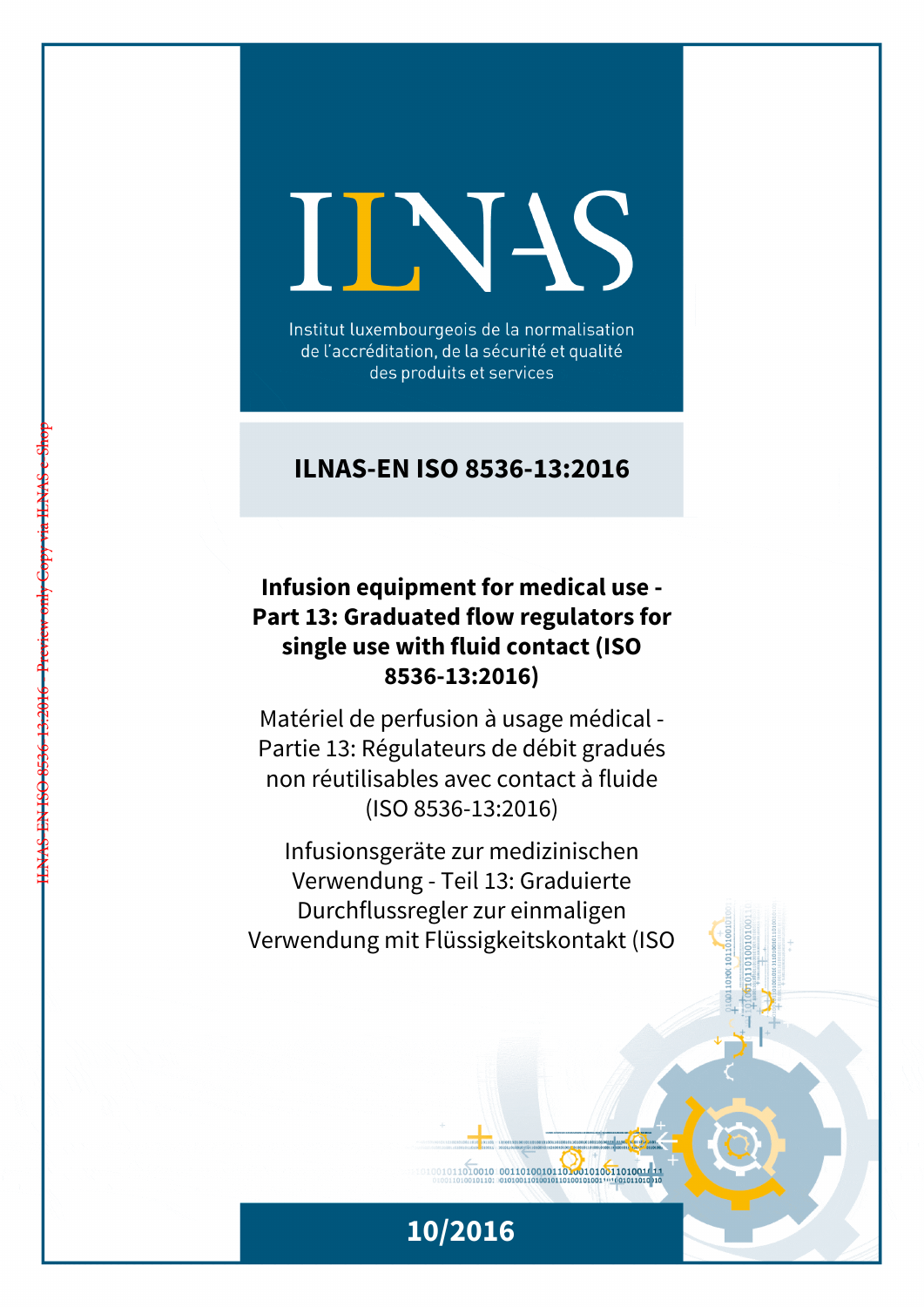#### **National Foreword**

This European Standard EN ISO 8536-13:2016 was adopted as Luxembourgish Standard ILNAS-EN ISO 8536-13:2016.

Every interested party, which is member of an organization based in Luxembourg, can participate for FREE in the development of Luxembourgish (ILNAS), European (CEN, CENELEC) and International (ISO, IEC) standards:

- Participate in the design of standards
- Foresee future developments
- Participate in technical committee meetings

https://portail-qualite.public.lu/fr/normes-normalisation/participer-normalisation.html

#### **THIS PUBLICATION IS COPYRIGHT PROTECTED**

Nothing from this publication may be reproduced or utilized in any form or by any mean - electronic, mechanical, photocopying or any other data carries without prior permission!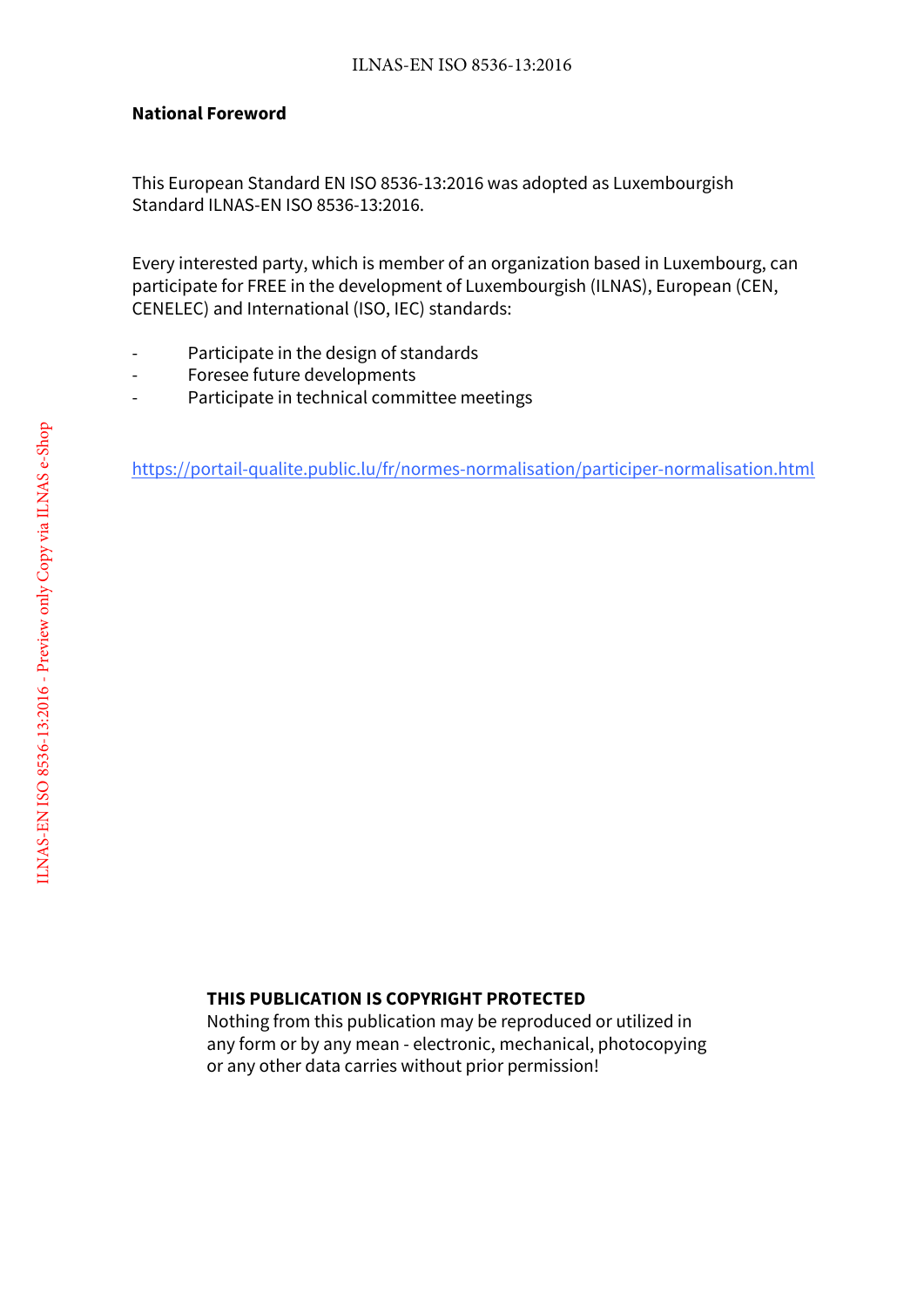# EUROPEAN STANDARD<sup>ILNAS-EN ISO 8536-13:2<sup>016</sup>N ISO 8536-13</sup> NORME EUROPÉENNE

# EUROPÄISCHE NORM

October 2016

ICS 11.040.20

English Version

# Infusion equipment for medical use - Part 13: Graduated flow regulators for single use with fluid contact (ISO 8536- 13:2016)

Matériel de perfusion à usage médical - Partie 13: Régulateurs de débit gradués non réutilisables avec contact à fluide (ISO 8536-13:2016)

 Infusionsgeräte zur medizinischen Verwendung - Teil 13: Graduierte Durchflussregler zur einmaligen Verwendung mit Flüssigkeitskontakt (ISO 8536- 13:2016)

This European Standard was approved by CEN on 17 September 2016.

CEN members are bound to comply with the CEN/CENELEC Internal Regulations which stipulate the conditions for giving this European Standard the status of a national standard without any alteration. Up-to-date lists and bibliographical references concerning such national standards may be obtained on application to the CEN-CENELEC Management Centre or to any CEN member.

This European Standard exists in three official versions (English, French, German). A version in any other language made by translation under the responsibility of a CEN member into its own language and notified to the CEN-CENELEC Management Centre has the same status as the official versions.

CEN members are the national standards bodies of Austria, Belgium, Bulgaria, Croatia, Cyprus, Czech Republic, Denmark, Estonia, Finland, Former Yugoslav Republic of Macedonia, France, Germany, Greece, Hungary, Iceland, Ireland, Italy, Latvia, Lithuania, Luxembourg, Malta, Netherlands, Norway, Poland, Portugal, Romania, Slovakia, Slovenia, Spain, Sweden, Switzerland, Turkey and United Kingdom.



EUROPEAN COMMITTEE FOR STANDARDIZATION COMITÉ EUROPÉEN DE NORMALISATION EUROPÄISCHES KOMITEE FÜR NORMUNG

**CEN-CENELEC Management Centre: Avenue Marnix 17, B-1000 Brussels**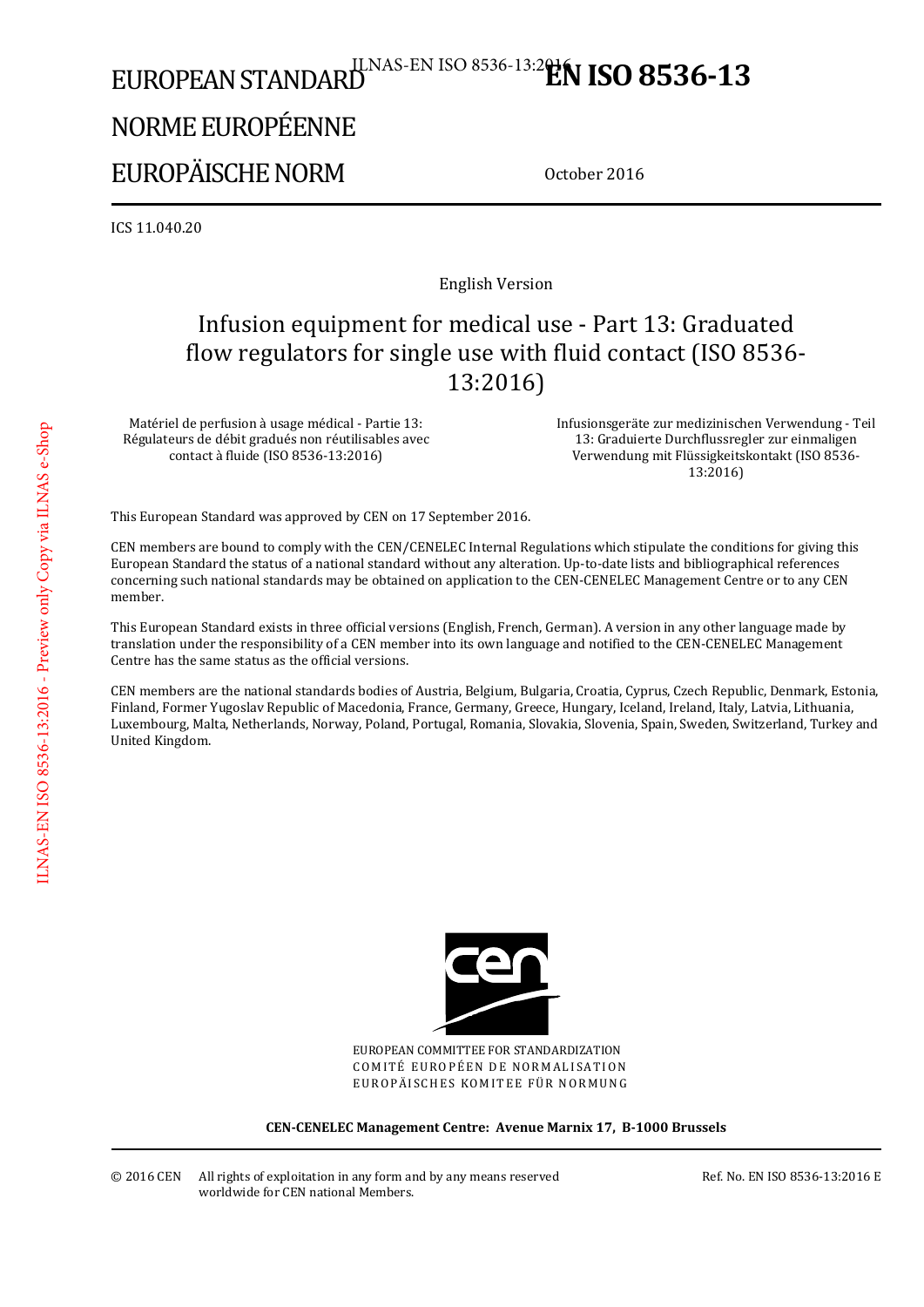| <b>Contents</b>                                                                      | Page |
|--------------------------------------------------------------------------------------|------|
|                                                                                      |      |
| Annex ZA (informative) Relationship between this European Standard and the Essential |      |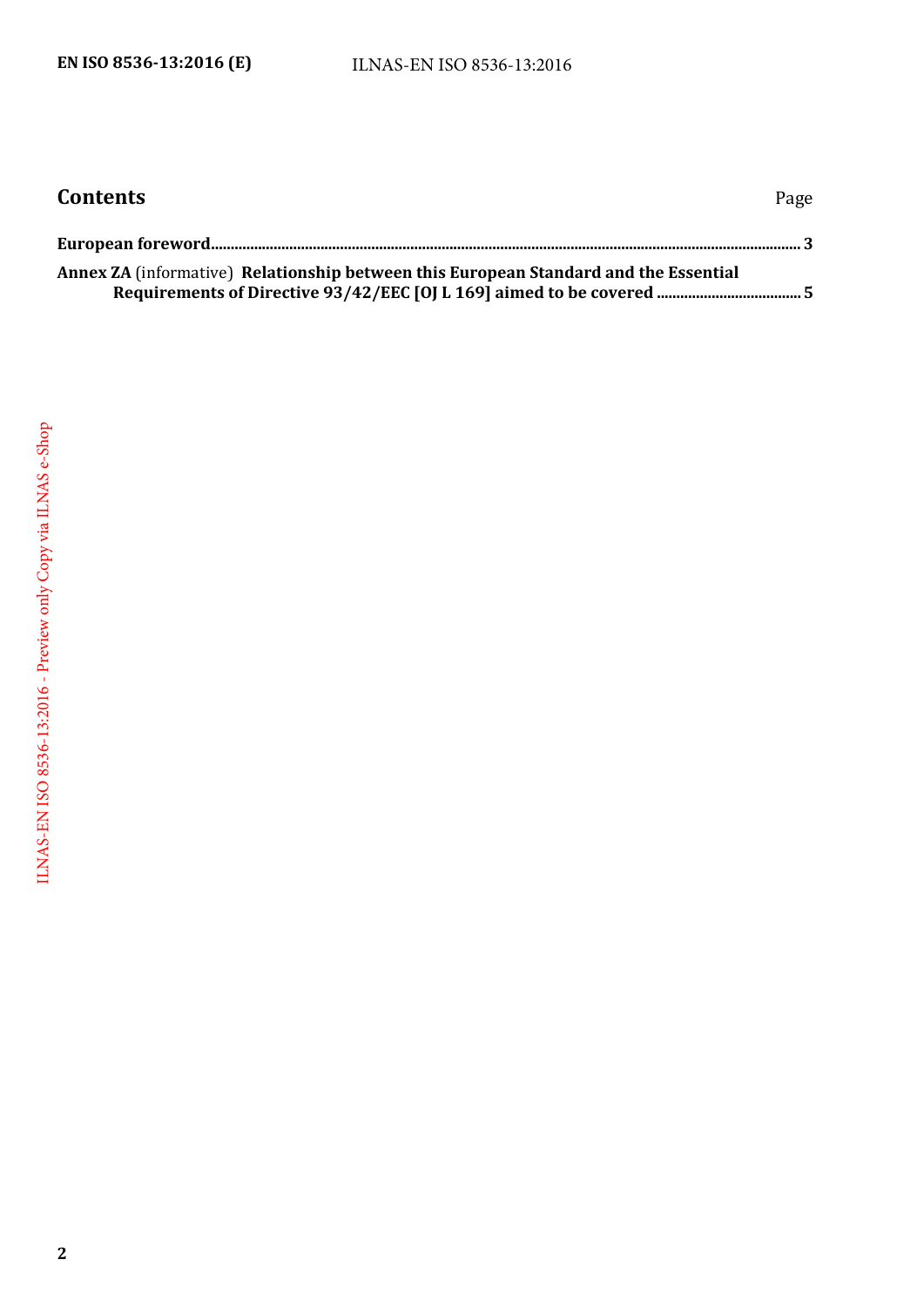### <span id="page-4-0"></span>**European foreword**

This document (EN ISO 8536-13:2016) has been prepared by Technical Committee ISO/TC 76 "Transfusion, infusion and injection, and blood processing equipment for medical and pharmaceutical use" in collaboration with Technical Committee CEN/TC 205 "Non-active medical devices" the secretariat of which is held by DIN.

This European Standard shall be given the status of a national standard, either by publication of an identical text or by endorsement, at the latest by April 2017, and conflicting national standards shall be withdrawn at the latest by April 2017.

Attention is drawn to the possibility that some of the elements of this document may be the subject of patent rights. CEN [and/or CENELEC] shall not be held responsible for identifying any or all such patent rights.

This document has been prepared under a mandate given to CEN by the European Commission and the European Free Trade Association, and supports essential requirements of EU Directive(s).

For relationship with EU Directive(s), see informative Annex ZA, which is an integral part of this document.

According to the CEN-CENELEC Internal Regulations, the national standards organizations of the following countries are bound to implement this European Standard: Austria, Belgium, Bulgaria, Croatia, Cyprus, Czech Republic, Denmark, Estonia, Finland, Former Yugoslav Republic of Macedonia, France, Germany, Greece, Hungary, Iceland, Ireland, Italy, Latvia, Lithuania, Luxembourg, Malta, Netherlands, Norway, Poland, Portugal, Romania, Slovakia, Slovenia, Spain, Sweden, Switzerland, Turkey and the United Kingdom.

The following referenced documents are indispensable for the application of this document. For undated references, the latest edition of the referenced document (including any amendments) applies. For dated references, only the edition cited applies. However, for any use of this standard "within the meaning of Annex ZA", the user should always check that any referenced document has not been superseded and that its relevant contents can still be considered the generally acknowledged state-ofart.

When an IEC or ISO standard is referred to in the ISO standard text, this shall be understood as a normative reference to the corresponding EN standard, if available, and otherwise to the dated ISO or IEC standard, as listed in Table 1.

NOTE The way in which these referenced documents are cited in normative requirements determines the extent (in whole or in part) to which they apply.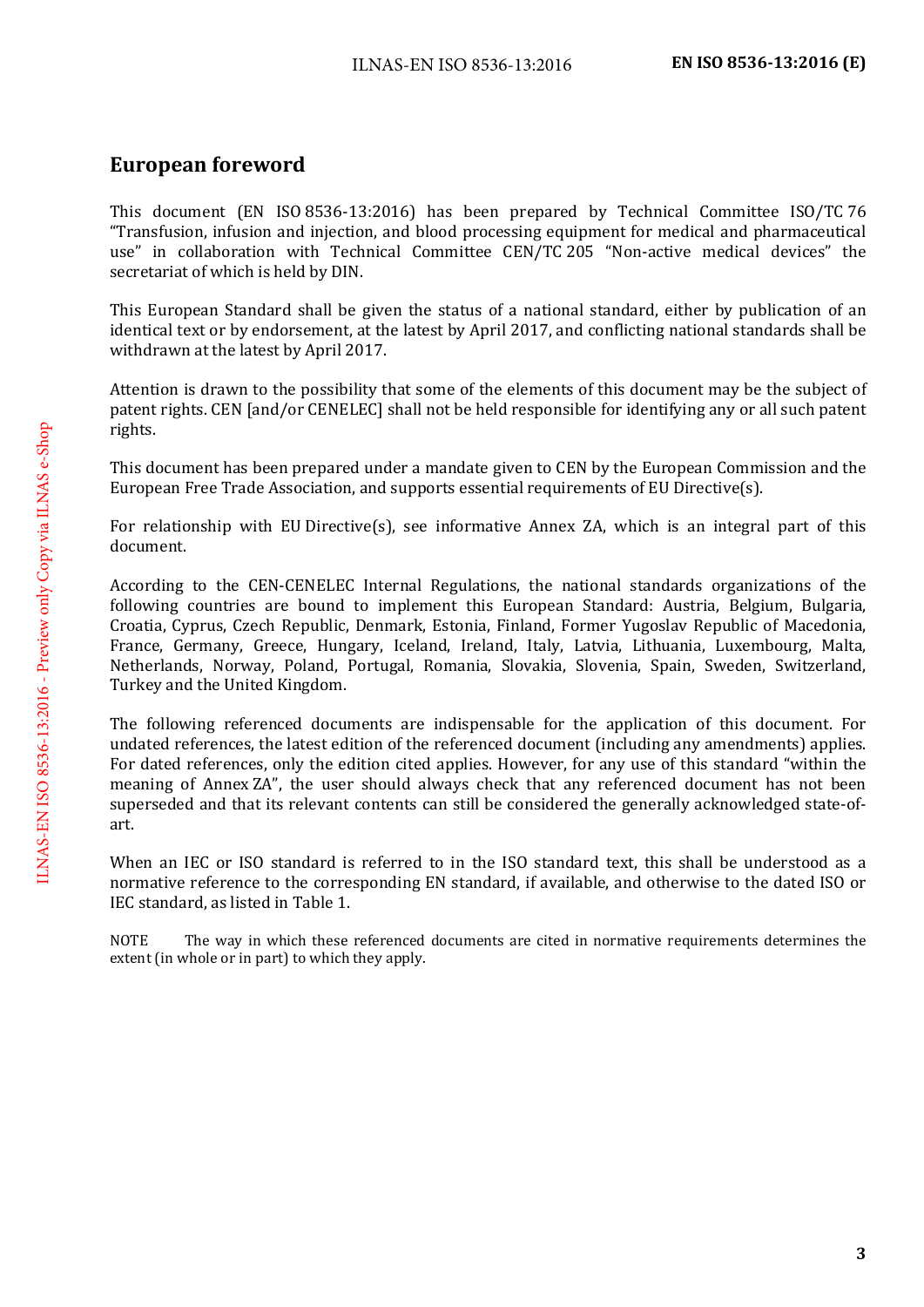| Normative references as listed in<br>Clause 2 of the ISO standard | <b>Equivalent dated standard</b> |                                   |
|-------------------------------------------------------------------|----------------------------------|-----------------------------------|
|                                                                   | EN                               | <b>ISO or IEC</b>                 |
| ISO 8536-4                                                        | EN ISO 8536-4:2013 +<br>A1:2013  | $ISO$ 8536-4:2010 +<br>Amd.1:2013 |
| ISO 10993-1                                                       | EN ISO 10993-1:2009              | ISO 10993-1:2009                  |
| ISO 80000-4                                                       | EN ISO 80000-4:2013              | ISO 80000-4:2006                  |

#### **Table 1 — Correlations between undated normative references and dated EN and ISO standards**

#### **Endorsement notice**

The text of ISO 8536-13:2016 has been approved by CEN as EN ISO 8536-13:2016 without any modification.